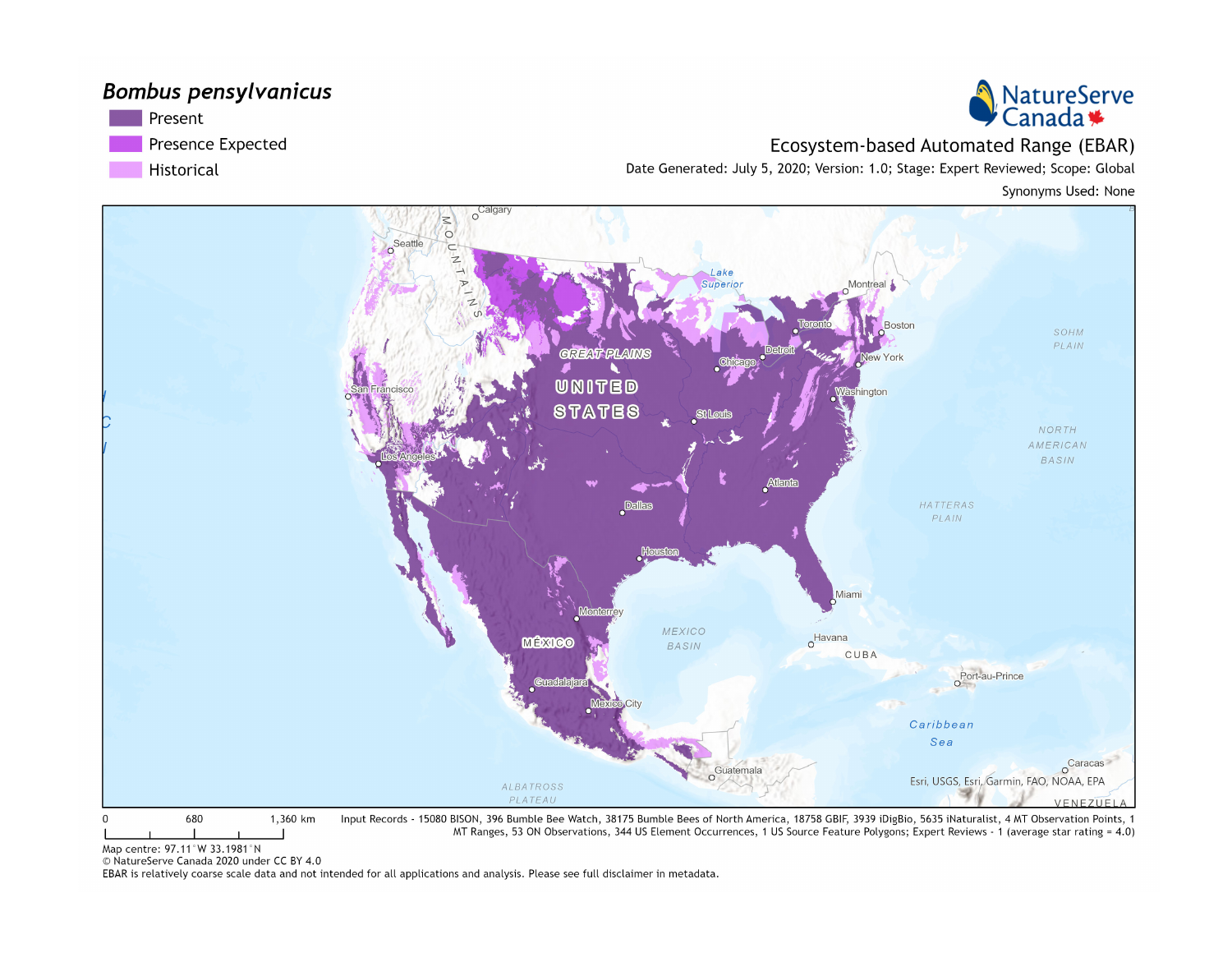

## **Ecosystem-based Automated Range (EBAR) Metadata**

## Species

| <b>National Scientific Name:</b> | Bombus pensylvanicus                                                                                                                                                                                                                                                                                                                                                                                                         |
|----------------------------------|------------------------------------------------------------------------------------------------------------------------------------------------------------------------------------------------------------------------------------------------------------------------------------------------------------------------------------------------------------------------------------------------------------------------------|
| <b>National English Name:</b>    | American Bumble Bee                                                                                                                                                                                                                                                                                                                                                                                                          |
| National French Name:            | Bourdon américain                                                                                                                                                                                                                                                                                                                                                                                                            |
| <b>Element National ID:</b>      | 751297                                                                                                                                                                                                                                                                                                                                                                                                                       |
| Element Global ID:               | 744953 (go to NatureServe Explorer)                                                                                                                                                                                                                                                                                                                                                                                          |
| <b>Element Code:</b>             | <b>IIHYM24260</b>                                                                                                                                                                                                                                                                                                                                                                                                            |
| <b>Endemism Type:</b>            | N                                                                                                                                                                                                                                                                                                                                                                                                                            |
| Rank/Status                      |                                                                                                                                                                                                                                                                                                                                                                                                                              |
| Global Rank:                     | G3G4 (reviewed April 07, 2018)                                                                                                                                                                                                                                                                                                                                                                                               |
| National Rank (Canada):          | N <sub>3</sub> (reviewed 2019)                                                                                                                                                                                                                                                                                                                                                                                               |
| Subnational Ranks (Canada):      | ON=S3S4, QC=SNR                                                                                                                                                                                                                                                                                                                                                                                                              |
| National Rank (United States):   | NU (reviewed 2010)                                                                                                                                                                                                                                                                                                                                                                                                           |
|                                  | Subnational Ranks (United States): AL=SNR, AR=SNR, AZ=SNR, CA=SNR, CO=S2S3, CT=SNR, DC=SNR, DE=SNR, FL=S4, GA=SNR, IA=SNR, IL=SNR, IN=S3,<br>KS=SNR, KY=SNR, LA=S3S4, MA=S1, MD=S2S3, ME=SH, MI=S1, MN=SNR, MO=SNR, MS=SNR, MT=SNR, NC=S3S4, ND=SNR,<br>NE=SNR, NH=SNR, NJ=SNR, NM=SNR, NV=SNR, NY=S1, OH=SNR, OK=S5, OR=SNR, PA=SNR, RI=SNR, SC=SNR, SD=SNR,<br>TN=SNR, TX=SNR, UT=SNR, VA=SU, VT=SH, WI=S1, WV=S2?, WY=SNR |
| <b>National Rank (Mexico):</b>   | None                                                                                                                                                                                                                                                                                                                                                                                                                         |
| Subnational Ranks (Mexico):      | None                                                                                                                                                                                                                                                                                                                                                                                                                         |
| <b>Canadian SARA Status:</b>     | None                                                                                                                                                                                                                                                                                                                                                                                                                         |
| <b>Canadian COSEWIC Status:</b>  | Special Concern (November 01, 2018)                                                                                                                                                                                                                                                                                                                                                                                          |
| <b>US ESA Status:</b>            | <b>None</b>                                                                                                                                                                                                                                                                                                                                                                                                                  |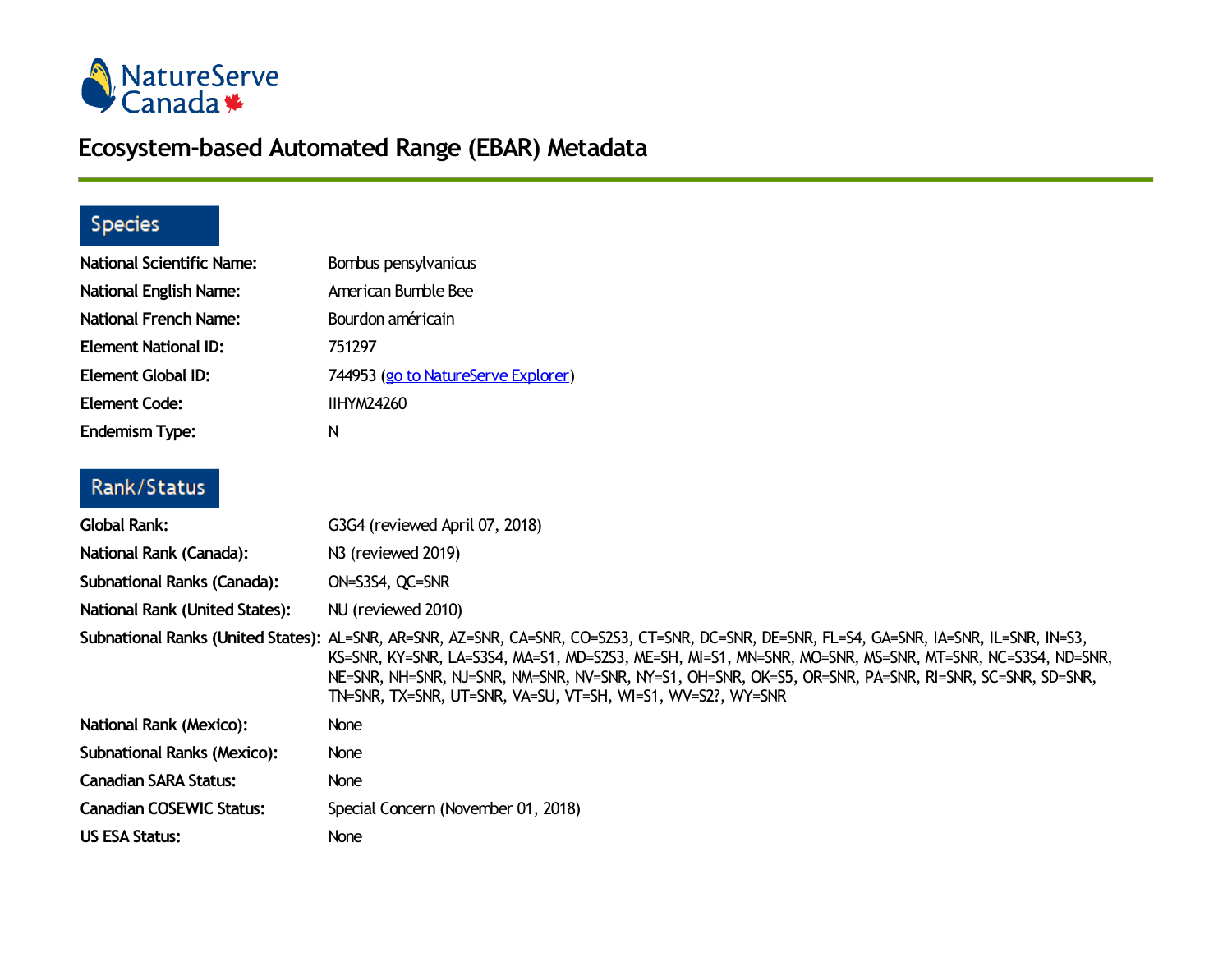## Range Map

| <b>Date Generated:</b>       | July 05, 2020                                                                                                                                                                                                                                                                                                                                                                                                                                                  |
|------------------------------|----------------------------------------------------------------------------------------------------------------------------------------------------------------------------------------------------------------------------------------------------------------------------------------------------------------------------------------------------------------------------------------------------------------------------------------------------------------|
| <b>Version:</b>              | 1.0                                                                                                                                                                                                                                                                                                                                                                                                                                                            |
| Stage:                       | <b>Expert Reviewed</b>                                                                                                                                                                                                                                                                                                                                                                                                                                         |
| Scope:                       | Global                                                                                                                                                                                                                                                                                                                                                                                                                                                         |
| Metadata:                    | Primary Species Name - Bombus pensylvanicus (Williams, 2008); Synonyms - Bombus sonorus (Williams, 2008), Bombus<br>pensylvanicus pensylvanicus<br>Input Records - 15080 BISON, 396 Bumble Bee Watch, 38175 Bumble Bees of North America, 18758 GBIF, 3939 iDigBio,<br>5635 iNaturalist, 4 MT Observation Points, 1 MT Ranges, 53 ON Observations, 344 US Element Occurrences, 1 US Source<br>Feature Polygons; Expert Reviews - 1 (average star rating = 4.0) |
| Comments:                    | None                                                                                                                                                                                                                                                                                                                                                                                                                                                           |
| Disclaimer:                  | Please review our methods document before using EBAR.                                                                                                                                                                                                                                                                                                                                                                                                          |
|                              | EBAR range data are relatively coarse scale and appropriate for screening and education purposes, but are not intended<br>for all types of applications and analysis.                                                                                                                                                                                                                                                                                          |
|                              | The absence of data in any geographic areas does not necessarily mean that a species is not present.                                                                                                                                                                                                                                                                                                                                                           |
|                              | An ecoshape with a presence value does not necessarily mean that a species is present throughout the entire geographic<br>area.                                                                                                                                                                                                                                                                                                                                |
| <b>Presence Definitions:</b> | Present - the species is found within the ecoshape based on species observation data, Element Occurrences, Source<br>Features, Canadian Federal Critical Habitat, or expert opinion.                                                                                                                                                                                                                                                                           |
|                              | Presence Expected - expert opinion the species may be present, or the ecoshape overlapped with a range estimate or a<br>habitat suitability model.                                                                                                                                                                                                                                                                                                             |
|                              | Historical - all species occurrence data within the ecoshape contains observation data greater than 40 years old or an<br>Element Occurrence (EO) that was ranked as Extirpated or Historical (EO Rank of H, H?, X or X?).                                                                                                                                                                                                                                     |
| <b>Map Projection:</b>       | North America Albers Equal Area Conic (WKID 4269)                                                                                                                                                                                                                                                                                                                                                                                                              |
| Credits                      |                                                                                                                                                                                                                                                                                                                                                                                                                                                                |
| <b>Suggested Citation:</b>   | NatureServe Canada, 2020. Ecosystem-based Automated Range (EBAR) for Bombus pensylvanicus, Version 1.0, Expert<br>Reviewed (Global Scope). Ottawa, Canada. Retrieved from [insert url] on [insert date]                                                                                                                                                                                                                                                        |
| License:                     | Ecosystem-based Automated Range (EBAR) Project, Copyright NatureServe Canada 2020 under CC BY 4.0<br>(creativecommons.org/licenses/by/4.0/)                                                                                                                                                                                                                                                                                                                    |
| <b>Project Website:</b>      | www.natureserve.org/natureserve-network/canada/biodiversity-data/ebar-range-mapping                                                                                                                                                                                                                                                                                                                                                                            |
| Contact:                     | ebar-kba@natureserve.ca                                                                                                                                                                                                                                                                                                                                                                                                                                        |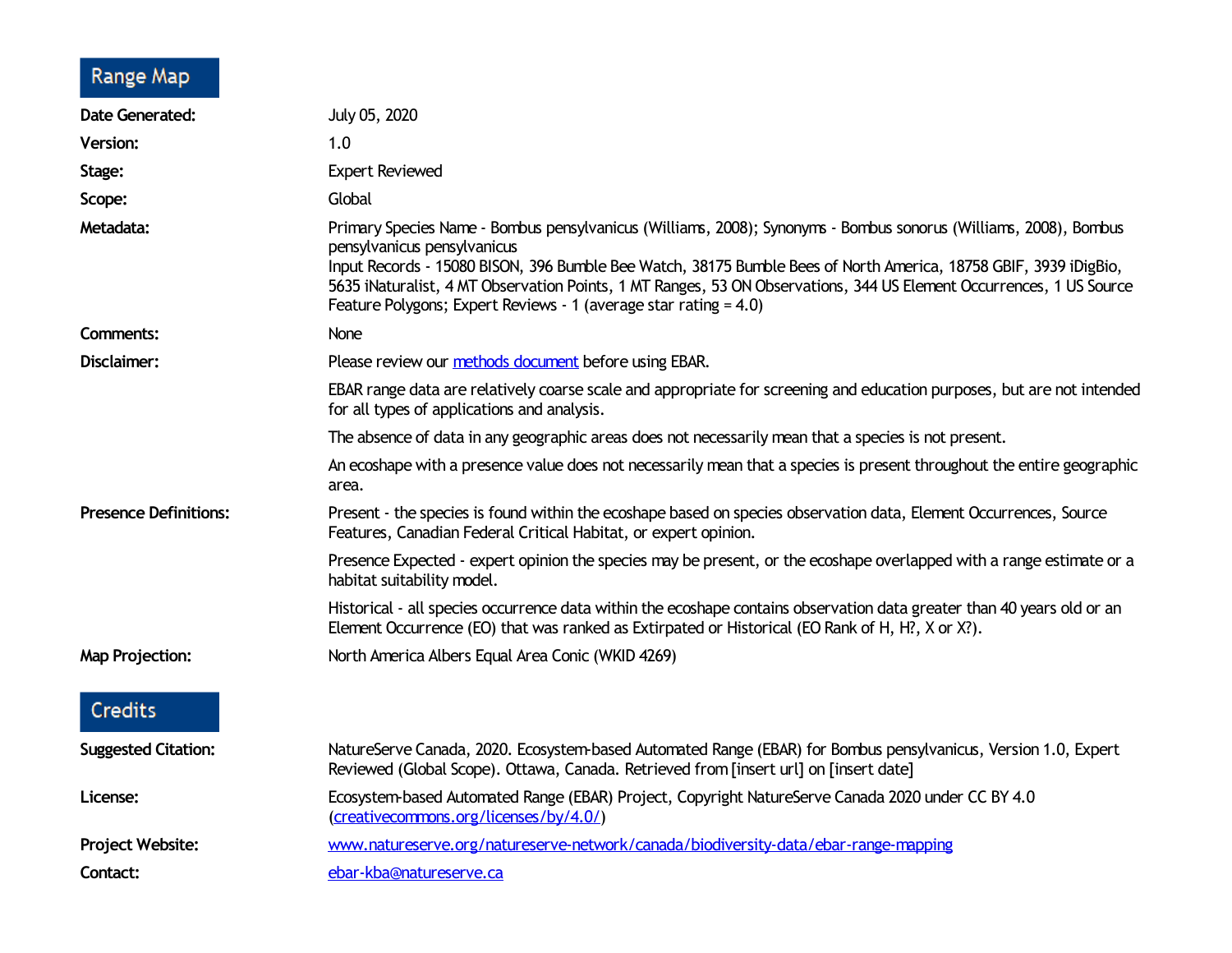| Input References:         | BISON - United States Geological Survey (https://bison.usgs.gov/)<br>Bumble Bee Watch - The Xerces Society, Wildlife Preservation Canada, York University, University of Ottawa, The<br>Montreal Insectarium, The London Natural History Museum, BeeSpotter. 2020. Data accessed from Bumble Bee Watch, a<br>collaborative website to track and conserve North America's bumble bees. Available from<br>http://www.bumblebeewatch.org/app/#/bees/lists (accessed *11 February 2020*)<br>(http://www.bumblebeewatch.org/app/#/bees/lists)<br>Bumble Bees of North America - Richardson, L. L. 2019. Bumble bees of North America occurrence records database.<br>www.leifrichardson/bbna. Data accessed 11-21-2019. (www.leifrichardson.org/bbna)<br>GBIF - Global Biodiversity Information Facility (https://www.gbif.org)<br>iDigBio - Integrated Digital Biocollection (https://www.idigbio.org/)<br>iNaturalist - California Academy of Sciences and the National Geographic Society (https://www.inaturalist.org/)<br>MT Observation Points - Montana Natural Heritage Program<br>MT Ranges - Montana Natural Heritage Program<br>ON Observations - Natural Heritage Information Centre, Ontario Ministry of Natural Resources and Forestry<br>US Element Occurrences - NatureServe and its Natural Heritage Programs<br>US Source Feature Polygons - NatureServe and its Natural Heritage Programs |
|---------------------------|---------------------------------------------------------------------------------------------------------------------------------------------------------------------------------------------------------------------------------------------------------------------------------------------------------------------------------------------------------------------------------------------------------------------------------------------------------------------------------------------------------------------------------------------------------------------------------------------------------------------------------------------------------------------------------------------------------------------------------------------------------------------------------------------------------------------------------------------------------------------------------------------------------------------------------------------------------------------------------------------------------------------------------------------------------------------------------------------------------------------------------------------------------------------------------------------------------------------------------------------------------------------------------------------------------------------------------------------------------------------------------------------------------|
| <b>Reviewers by Taxa:</b> | Invertebrate Animal - Ants, Wasps, and Sawflies - James Glasier, David McCorquodale                                                                                                                                                                                                                                                                                                                                                                                                                                                                                                                                                                                                                                                                                                                                                                                                                                                                                                                                                                                                                                                                                                                                                                                                                                                                                                                     |
|                           | Invertebrate Animal - Bee Flies - Joel Kits                                                                                                                                                                                                                                                                                                                                                                                                                                                                                                                                                                                                                                                                                                                                                                                                                                                                                                                                                                                                                                                                                                                                                                                                                                                                                                                                                             |
|                           | Invertebrate Animal - Bumble Bees - COSEWIC, Rich Hatfield                                                                                                                                                                                                                                                                                                                                                                                                                                                                                                                                                                                                                                                                                                                                                                                                                                                                                                                                                                                                                                                                                                                                                                                                                                                                                                                                              |
|                           | Invertebrate Animal - Butterflies and Skippers - Taylor Davis, Mark Elderkin, Chris Friesen, Sylvain Giguere, Cary<br>Hamel, Terrell Hyde, Jessica Petersen, Christian Schmidt, Stephanie Shepherd                                                                                                                                                                                                                                                                                                                                                                                                                                                                                                                                                                                                                                                                                                                                                                                                                                                                                                                                                                                                                                                                                                                                                                                                      |
|                           | Invertebrate Animal - Caddisflies - Andrew Rasmussen, Eleanor Gaines, Kyle Johnson                                                                                                                                                                                                                                                                                                                                                                                                                                                                                                                                                                                                                                                                                                                                                                                                                                                                                                                                                                                                                                                                                                                                                                                                                                                                                                                      |
|                           | Invertebrate Animal - Dragonflies and Damselflies - Taylor Davis                                                                                                                                                                                                                                                                                                                                                                                                                                                                                                                                                                                                                                                                                                                                                                                                                                                                                                                                                                                                                                                                                                                                                                                                                                                                                                                                        |
|                           | Invertebrate Animal - Flower Flies or Hoverflies - Colin Jones, Jeff Skevington                                                                                                                                                                                                                                                                                                                                                                                                                                                                                                                                                                                                                                                                                                                                                                                                                                                                                                                                                                                                                                                                                                                                                                                                                                                                                                                         |
|                           | Invertebrate Animal - Giant Silkworm and Royal Moths - Richard Westwood                                                                                                                                                                                                                                                                                                                                                                                                                                                                                                                                                                                                                                                                                                                                                                                                                                                                                                                                                                                                                                                                                                                                                                                                                                                                                                                                 |
|                           | Invertebrate Animal - Grasshoppers - Chris Bomar, David Cuthrell, Terrell Hyde, Dan Johnson, Colin Jones, James<br>Miskelly, Randi Mulder                                                                                                                                                                                                                                                                                                                                                                                                                                                                                                                                                                                                                                                                                                                                                                                                                                                                                                                                                                                                                                                                                                                                                                                                                                                               |
|                           | Invertebrate Animal - Mason Bees - Jeremy Siemers, Lusha Tronstad                                                                                                                                                                                                                                                                                                                                                                                                                                                                                                                                                                                                                                                                                                                                                                                                                                                                                                                                                                                                                                                                                                                                                                                                                                                                                                                                       |
|                           | Invertebrate Animal - Mayflies - Lukas Jacobus                                                                                                                                                                                                                                                                                                                                                                                                                                                                                                                                                                                                                                                                                                                                                                                                                                                                                                                                                                                                                                                                                                                                                                                                                                                                                                                                                          |
|                           | Invertebrate Animal - Millipedes and Centipedes - Joel Gibson                                                                                                                                                                                                                                                                                                                                                                                                                                                                                                                                                                                                                                                                                                                                                                                                                                                                                                                                                                                                                                                                                                                                                                                                                                                                                                                                           |
|                           | Invertebrate Animal - Other Beetles - David Cuthrell, Colin Jones                                                                                                                                                                                                                                                                                                                                                                                                                                                                                                                                                                                                                                                                                                                                                                                                                                                                                                                                                                                                                                                                                                                                                                                                                                                                                                                                       |
|                           | Invertebrate Animal - Other Flies and Keds - Joel Gibson                                                                                                                                                                                                                                                                                                                                                                                                                                                                                                                                                                                                                                                                                                                                                                                                                                                                                                                                                                                                                                                                                                                                                                                                                                                                                                                                                |
|                           | Invertebrate Animal - Other Insects - Joel Gibson, Colin Jones, Joel Kits                                                                                                                                                                                                                                                                                                                                                                                                                                                                                                                                                                                                                                                                                                                                                                                                                                                                                                                                                                                                                                                                                                                                                                                                                                                                                                                               |